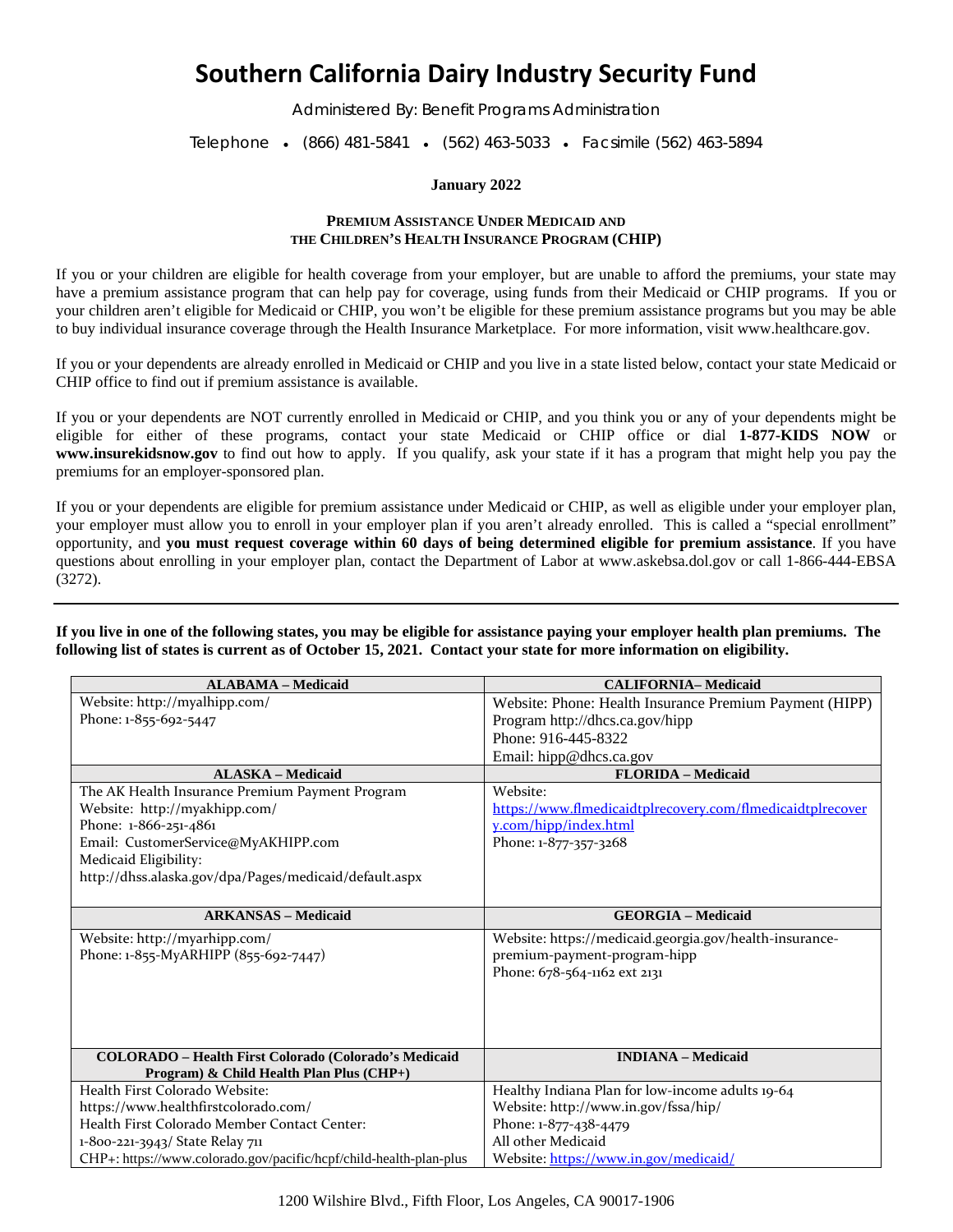| CHP+ Customer Service: 1-800-359-1991/ State Relay 711         | Phone 1-800-457-4584                                       |
|----------------------------------------------------------------|------------------------------------------------------------|
| Health Insurance Buy-In Program (HIBI):                        |                                                            |
| https://www.colorado.gov/pacific/hcpf/health-insurance-buy-    |                                                            |
| program                                                        |                                                            |
| HIBI Customer Service: 1-855-692-6442                          |                                                            |
| <b>KANSAS</b> - Medicaid                                       | <b>IOWA</b> – Medicaid and CHIP (Hawki)                    |
| Website: : https://www.kancare.ks.gov/                         | Medicaid Website:                                          |
| Phone: 1-800-792-4884                                          | https://dhs.iowa.gov/ime/members                           |
|                                                                | Medicaid Phone: 1-800-338-8366                             |
|                                                                | Hawki Website:                                             |
|                                                                | http://dhs.iowa.gov/Hawki                                  |
|                                                                | Hawki Phone: 1-800-257-8563                                |
|                                                                | HIPP Website: https://dhs.iowa.gov/ime/members/medicaid-   |
|                                                                | $a \Box$ to-z/hipp                                         |
|                                                                | HIPP Phone: 1-888-346-9562                                 |
| <b>KENTUCKY - Medicaid</b>                                     | <b>NEW HAMPSHIRE - Medicaid</b>                            |
| Kentucky Integrated Health Insurance Premium Payment           | Website: https://www.dhhs.nh.gov/oii/hipp.htm              |
| Program (KI-HIPP) Website:                                     | Phone: 603-271-5218                                        |
| https://chfs.ky.gov/agencies/dms/member/Pages/kihipp.aspx      | Toll free number for the HIPP program: 1-800-852-3345, ext |
| Phone: 1-855-459-6328                                          |                                                            |
| Email: KIHIPP.PROGRAM@ky.gov                                   | 5218                                                       |
| KCHIP Website: https://kidshealth.ky.gov/Pages/index.aspx      |                                                            |
| Phone: 1-877-524-4718                                          |                                                            |
| Kentucky Medicaid Website: https://chfs.ky.gov                 |                                                            |
| <b>LOUISIANA - Medicaid</b>                                    | <b>NEW JERSEY - Medicaid and CHIP</b>                      |
| Website: www.medicaid.la.gov or www.ldh.la.gov/lahipp          | Medicaid Website:                                          |
| Phone: 1-888-342-6207 (Medicaid hotline) or 1-855-618-5488     | http://www.state.nj.us/humanservices/                      |
| (LaHIPP)                                                       | dmahs/clients/medicaid/                                    |
|                                                                | Medicaid Phone: 609-631-2392                               |
|                                                                | CHIP Website: http://www.njfamilycare.org/index.html       |
|                                                                | CHIP Phone: 1-800-701-0710                                 |
| <b>MAINE - Medicaid</b>                                        | <b>NEW YORK - Medicaid</b>                                 |
| <b>Enrollment Website:</b>                                     | Website: https://www.health.ny.gov/health_care/medicaid/   |
| https://www.maine.gov/dhhs/ofi/applications-forms              | Phone: 1-800-541-2831                                      |
| Phone: 1-800-442-6003                                          |                                                            |
| TTY: Maine relay 711                                           |                                                            |
|                                                                |                                                            |
|                                                                |                                                            |
| Private Health Insurance Premium Webpage:                      |                                                            |
| https://www.maine.gov/dhhs/ofi/applications-forms              |                                                            |
| Phone: -800-977-6740.                                          |                                                            |
| TTY: Maine relay 711                                           |                                                            |
| <b>MASSACHUSETTS - Medicaid and CHIP</b>                       | <b>NORTH CAROLINA - Medicaid</b>                           |
| Website: http://www.mass.gov/info-details/masshealth-          | Website: https://medicaid.ncdhhs.gov/                      |
| premium-assistance-pa                                          | Phone: 919-855-4100                                        |
| Phone: 1-800-862-4840                                          |                                                            |
| <b>MINNESOTA - Medicaid</b>                                    | <b>NORTH DAKOTA - Medicaid</b>                             |
| Website:                                                       | Website:                                                   |
| https://mn.gov/dhs/people-we-serve/seniors/health-care/health- | http://www.nd.gov/dhs/services/medicalserv/medicaid/       |
| care-programs/programs-and-services/other-insurance.jsp        | Phone: 1-844-854-4825                                      |
| Phone: 1-800-657-3739                                          |                                                            |
|                                                                |                                                            |
| <b>MISSOURI - Medicaid</b>                                     | <b>OKLAHOMA</b> - Medicaid and CHIP                        |
| Website:                                                       | Website: http://www.insureoklahoma.org                     |
| http://www.dss.mo.gov/mhd/participants/pages/hipp.htm          | Phone: 1-888-365-3742                                      |
| Phone: 573-751-2005                                            |                                                            |
|                                                                |                                                            |
|                                                                |                                                            |
| <b>MONTANA - Medicaid</b>                                      | <b>OREGON</b> – Medicaid                                   |
| Website:                                                       | Website: http://healthcare.oregon.gov/Pages/index.aspx     |
| http://dphhs.mt.gov/MontanaHealthcarePrograms/HIPP             | http://www.oregonhealthcare.gov/index-es.html              |
| Phone: 1-800-694-3084                                          | Phone: 1-800-699-9075                                      |